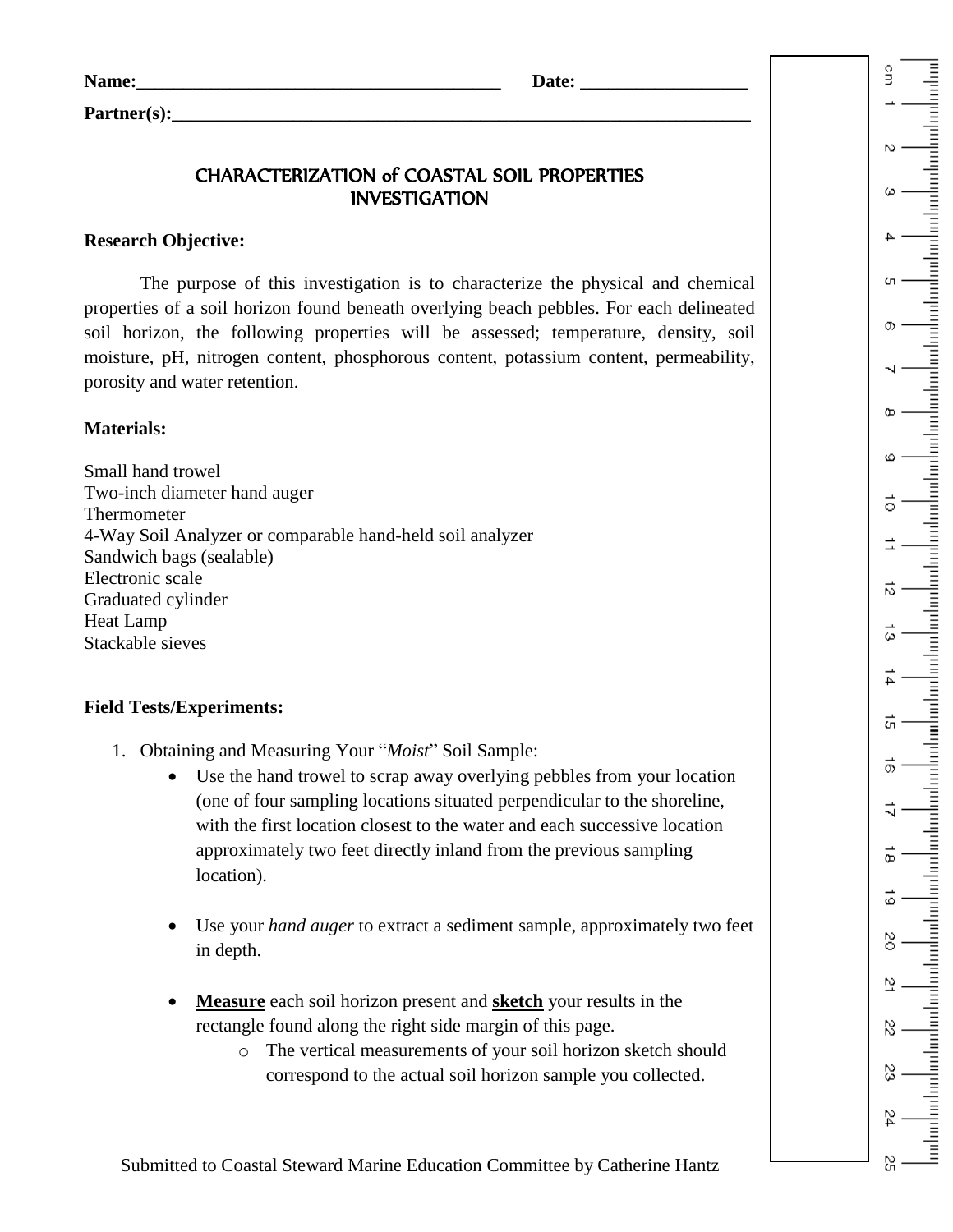Using the *thermometer* and the *4-Way Soil Analyzer,* **record** *temperature, moisture, pH, nitrogen (N), phosphorous (P) and potassium (K)* for each horizon on **TABLE 1** below.

2. Place your sample into the *plastic bag* provided and **label** it with your group member's names.

| <b>TABLE 1:</b>   |       |          |    |       |       |       |
|-------------------|-------|----------|----|-------|-------|-------|
| <b>Horizon</b>    | Temp. | Moisture | pH | $N^*$ | $P^*$ | $K^*$ |
| #1                |       |          |    |       |       |       |
| #2                |       |          |    |       |       |       |
| #3                |       |          |    |       |       |       |
| #4                |       |          |    |       |       |       |
| .<br>$  -$<br>___ |       |          |    |       |       |       |

**\* N = Nitrogen, P = Phosphorous, K = Potassium**

#### **Classroom Tests/Experiments:**

- 3. Measuring the volume and mass of your "*Moist*" Soil Sample:
	- Complete the following and place all information on **TABLE 2** below:
		- o Measure the mass of the empty graduated cylinder to the nearest 0.1g.
		- o Place your soil sample into the graduated cylinder and use the wooden dowel provided to force out as much air as possible.
		- o Measure the volume of your sample after being pressed to the nearest 0.1ml.
		- o Measure the mass of the soil-filled graduated cylinder to the nearest 0.1g.
- 4. Drying your sample:
	- Evenly spread out your sample on a flat surface and place it under a heat lamp to begin drying it.
	- Leave the sample overnight to dry. Upon returning to the lab, mix the sample and allow it to dry further, ensuring that all moisture has been evaporated.
- 5. Measuring Your "*Dried*" Sample:
	- Complete the following and place all information on **TABLE 2** below:
		- o Measure the mass of the empty graduated cylinder to the nearest 0.1g.
		- o Place your soil sample into the graduated cylinder and use the press provided to force out as much air as possible.
		- $\circ$  Measure the volume of your sample after being pressed to the nearest 0.1cm<sup>3</sup>.
		- o Measure the mass of the soil-filled graduated cylinder to the nearest 0.1g.
	- Calculating the Moisture Content of Your Sample.
		- o Using the data obtained for your moist and dry sample and the formula below, calculate the moisture content of your sample.
	- Record your value for "Moisture Content" on **TABLE 2** below.

Submitted to Coastal Steward Marine Education Committee by Catherine Hantz